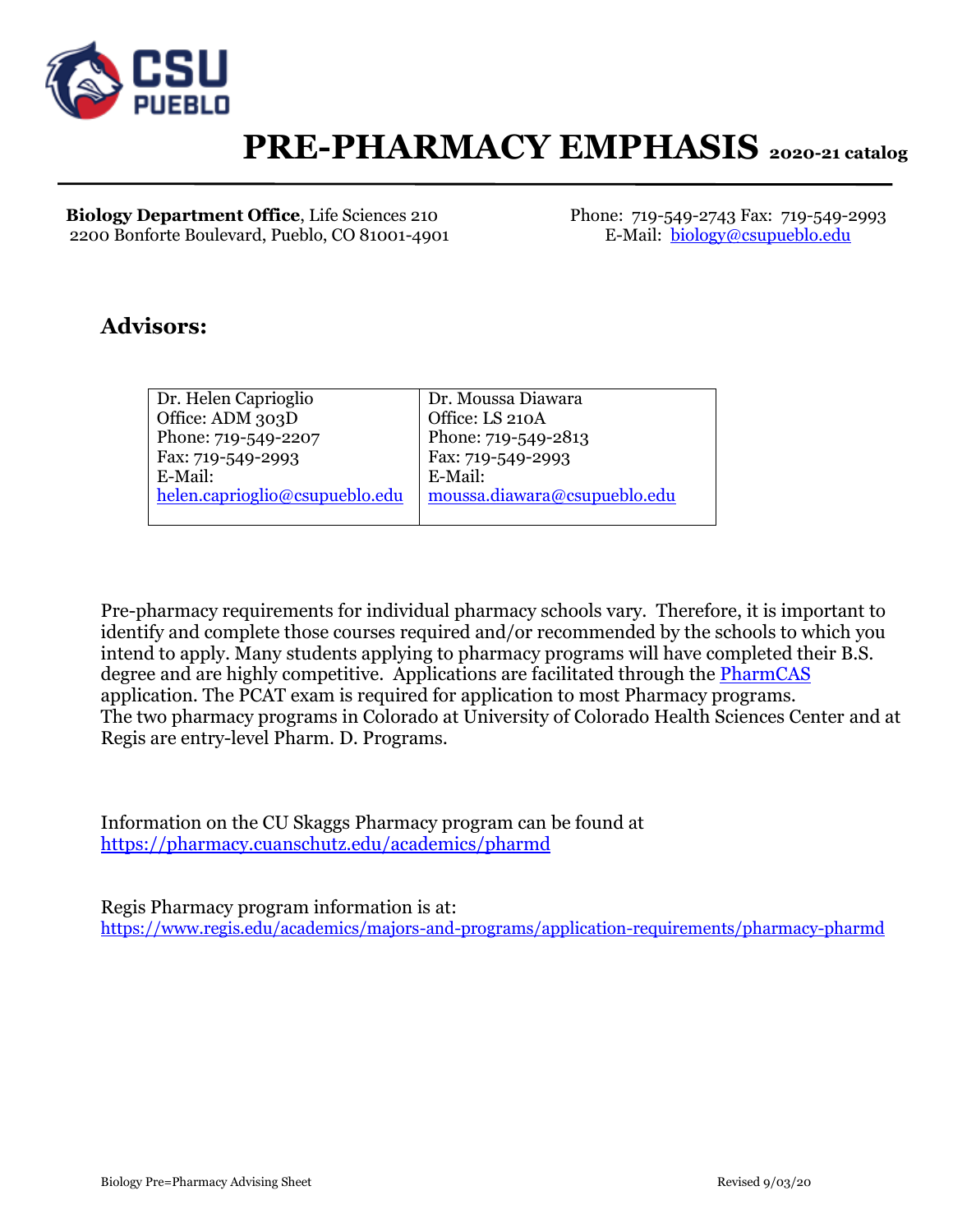## **B.S. in Biology with Pre-Pharmacy emphasis—Course requirements**

|                                         | <b>Course Name</b>                                                                      | <b>Credits</b>                   | <b>Semester</b> |
|-----------------------------------------|-----------------------------------------------------------------------------------------|----------------------------------|-----------------|
| <b>Biology Core Courses</b>             |                                                                                         | 30                               |                 |
| <b>BIOL171</b>                          | <b>First Year Seminar</b>                                                               | $\mathbf{1}$                     |                 |
| BIOL 181/181L                           | <b>College Biology I-Diversity</b>                                                      | $\overline{4}$                   |                 |
| BIOL182/182L                            | College Biology II-Cellular                                                             | $\overline{4}$                   |                 |
| <b>BIOL 201/201L OR</b>                 | Botany/Lab (S)                                                                          |                                  |                 |
| BIOL 202/202L                           | Zoology/Lab (F)                                                                         | $\overline{4}$                   |                 |
| BIOL 301/301L                           | General Microbiology/Lab                                                                | 5                                |                 |
| <b>BIOL 412/412L OR</b>                 | Cellular Biology/Lab (S)                                                                |                                  |                 |
| BIOL 413/413L OR                        | Plant Physiology/Lab (SO)                                                               |                                  |                 |
| BIOL414/414L<br><b>BIOL 350</b>         | Vertebrate Physiology/Lab* (F)<br><b>Mendelian and Population Genetics</b>              | $\overline{4}$<br>$\overline{2}$ |                 |
| <b>BIOL 351</b>                         | Molecular Biology and Genetics                                                          | $\overline{2}$                   |                 |
| <b>BIOL</b> 352                         | Evolutionary Biology & Ecology                                                          | 3                                |                 |
| <b>BIOL 493</b>                         | Senior Seminar (upon completion of core)                                                | $\mathbf 1$                      |                 |
| BIOL 311 or 411                         | Biochemistry (F)                                                                        | 3                                |                 |
|                                         | <b>Advisor Approved Upper Division See</b>                                              |                                  |                 |
| <b>Biology Electives</b>                | Electives* List                                                                         | 12                               |                 |
|                                         |                                                                                         |                                  |                 |
|                                         |                                                                                         |                                  |                 |
|                                         |                                                                                         |                                  |                 |
|                                         | <b>NOTE:</b> The following courses may NOT be used as electives in the Biology major:   |                                  |                 |
|                                         | BIOL 100/L, 112, 121, 121L, 206/L, 223/L, 224/L, 291, 294, 394, 491, 494, 495, and 498. |                                  |                 |
|                                         | <b>Total Biology Credits</b>                                                            | 45                               |                 |
| <b>Science and Math Support Courses</b> |                                                                                         | Credits                          | Semester        |
| CHEM 121/121L                           | General Chemistry I/Lab*                                                                | 5                                |                 |
| CHEM 122/122L                           | General Chemistry II/Lab                                                                | 5                                |                 |
| CHEM 301/301L                           | Organic Chemistry I/Lab*                                                                | 5                                |                 |
| CHEM 302/302L                           | Organic Chemistry II/Lab                                                                | $\overline{5}$                   |                 |
| PHYS 201/201L                           | Principles of Physics I/Lab*                                                            | $\overline{4}$                   |                 |
| PHYS 202/202L                           | Principles of Physics II/Lab                                                            | $\overline{4}$                   |                 |
| <b>MATH 221</b>                         | <b>Applied Calculus</b>                                                                 | $\overline{4}$                   |                 |
| <b>MATH 156</b>                         | <b>Intro to Statistics</b>                                                              | 3                                |                 |
|                                         | <b>Total support Credits</b>                                                            | 35                               |                 |
| <b>General Education Courses</b>        |                                                                                         | Credits                          | Semester        |
| <b>ENG 101</b>                          | Rhetoric & Writing/English Composition I                                                |                                  |                 |
| <b>ENG 102</b>                          | Rhetoric & Writing/English Composition II                                               | 3                                |                 |
|                                         |                                                                                         | 3                                |                 |
|                                         | Humanities (Philosophy recommended)                                                     | 3                                |                 |
|                                         | Humanities                                                                              | 3                                |                 |
| <b>COMR 103</b>                         | <b>Speaking and Listening</b>                                                           | 3                                |                 |
|                                         | Social Science                                                                          | $\boldsymbol{3}$                 |                 |
| ECON 201 or 202                         | Principles of Macro or Microeconomics                                                   | 3                                |                 |
|                                         | History                                                                                 | 3                                |                 |
|                                         | <b>Total General Education</b>                                                          | 24                               |                 |
| <b>Pre-pharmacy requirements</b>        |                                                                                         |                                  |                 |
| BIOL 223/224/L                          | Human Anatomy & Physiology I and II                                                     | 8                                |                 |
|                                         | <b>Open Electives</b>                                                                   | 8                                |                 |
|                                         | <b>TOTAL CREDITS TO COMPLETE</b>                                                        | 120                              |                 |
|                                         | <b>MAJOR</b>                                                                            |                                  |                 |